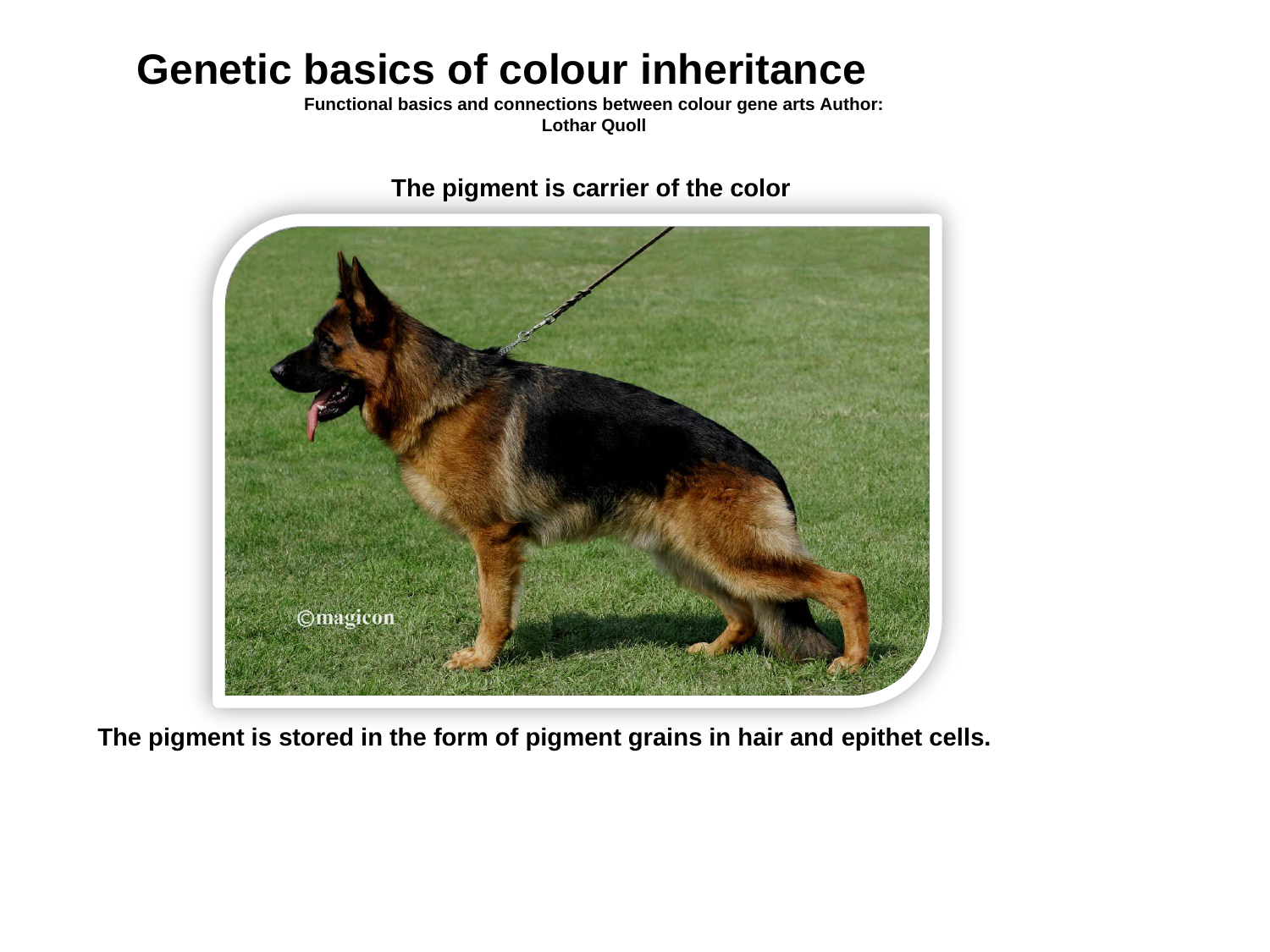## **The chemical basis of the pigment is melanin**

Melanin is a chemical Connection which is produced by oxidative reactions from an amino acid to the tyrosine.



The enzyme tyrosinase plays an important role in this reaction process.

If one of the two reaction partners is missing, no melanin can be formed – the animal shows no coloration - it is white.

*This means that a colouring occurs only when the both reaction partners tyrosine and tyrosinase are present.*

**The presence or absence of tyrosine and tyrosinase are genetically determined. The amino acid tyrosine is controlled by a gene locus called "chromogenic" (colour-bringing).**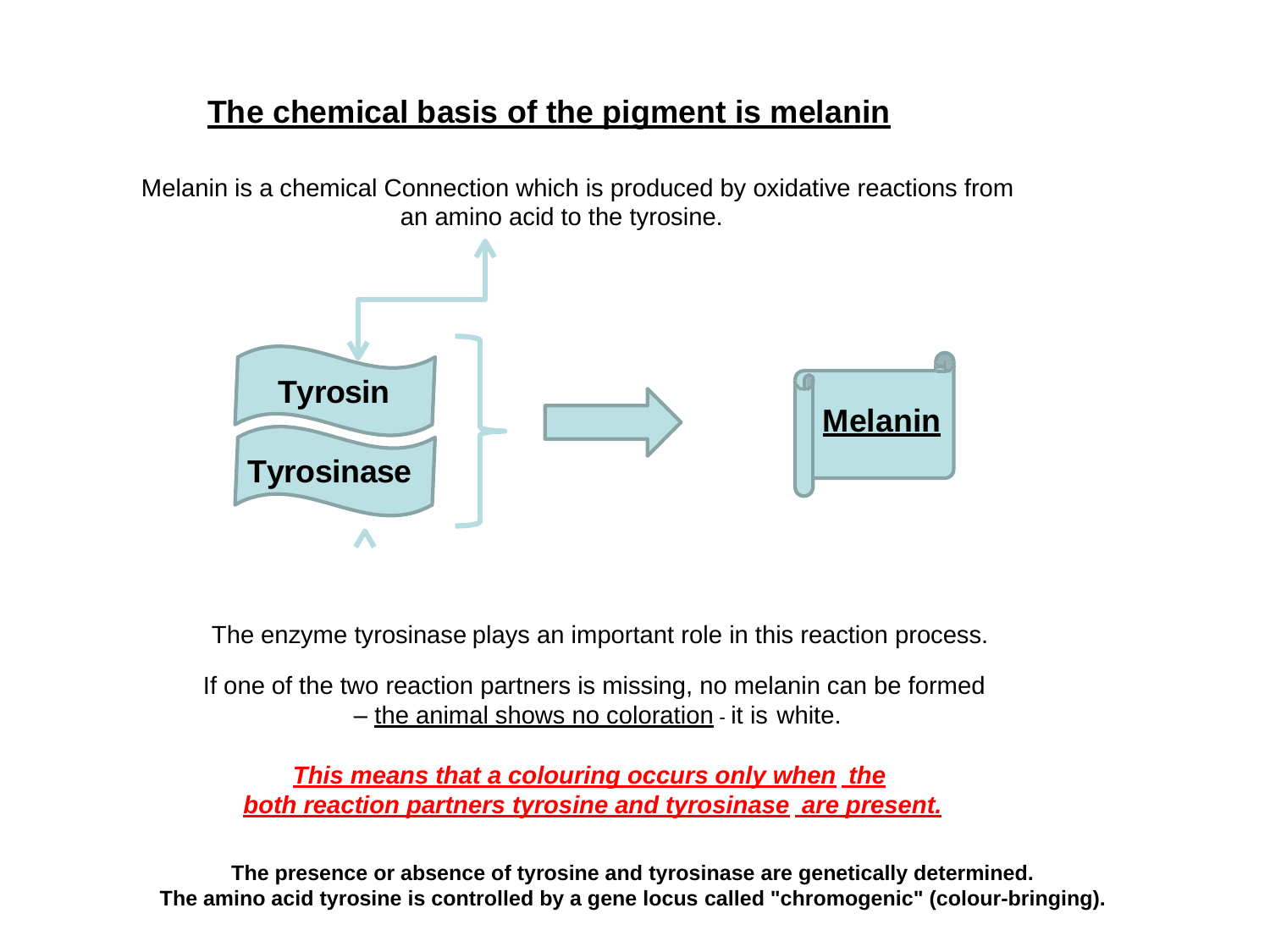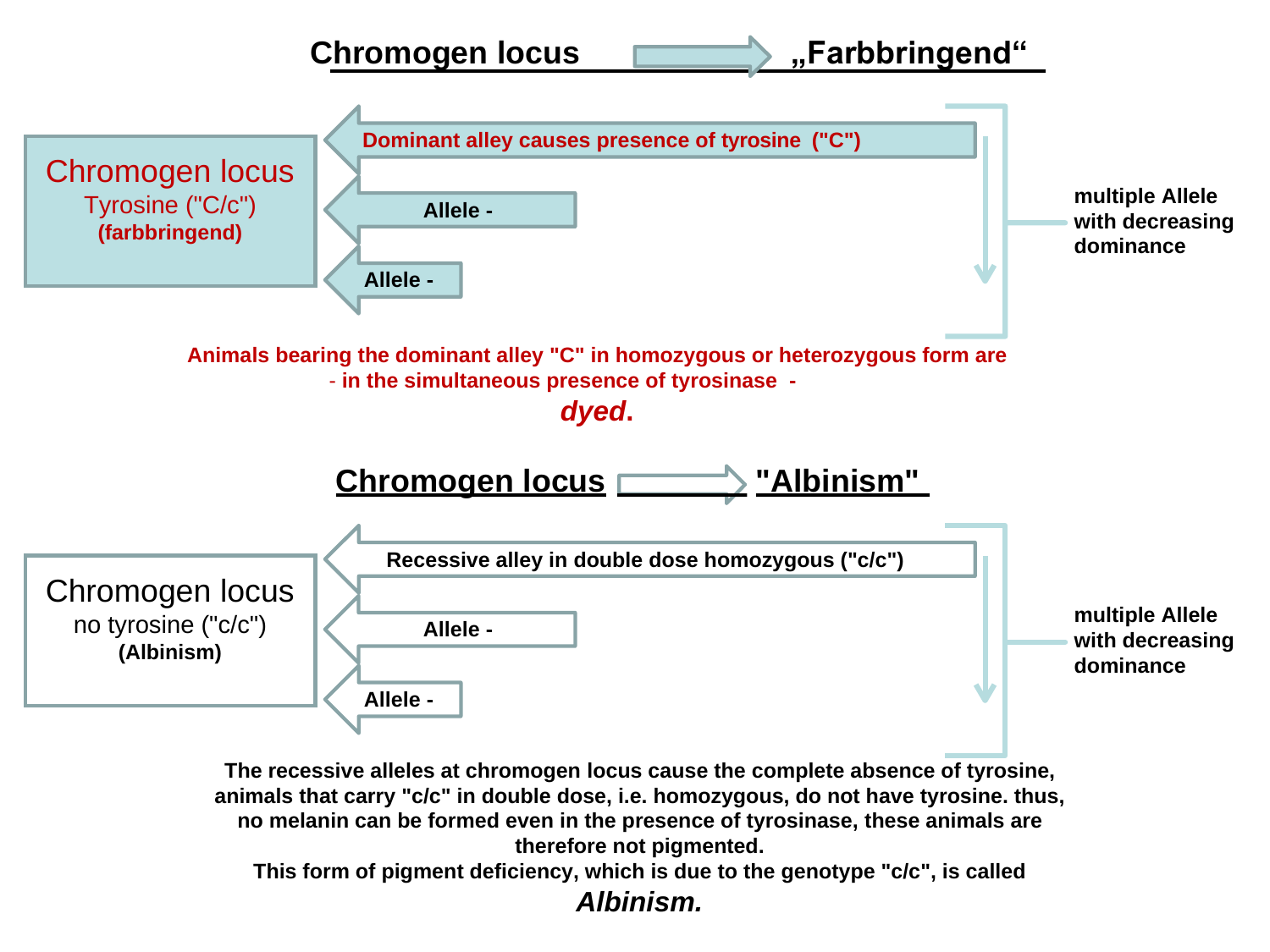#### **Genlocus for the enzyme tyrosinase (oxygen)**



**The recessive allele "o" causes the absence of the enzyme tyrosinase. Animals that have "o" in double dose, i.e. animals with the genotype "o/o" do not have tyrosinase. Even if tyrosine is present, i.e. if the genotype "C/C" or "C/c" is present on the chromogene locus, this tyrosine cannot be oxidized to melanin because the necessary enzyme is missing. The animals are**

#### *White*

*However, they differ from the white color of the albinos of the "c/c" animals, since in the "o/o" animals the chemical basis of* the *pigment, the tyrosine, yes*, *is present, even in* the *absence of the enzyme tyrosinase,* a *small part* of the tyrosine *can be*  oxidized by other mechanisms to melanin. It is not yet known what factors are actually involved. It is known only that these *replacement mechanisms are mainly limited to the eye, so that a certain pigment enrichment is given in the iris.*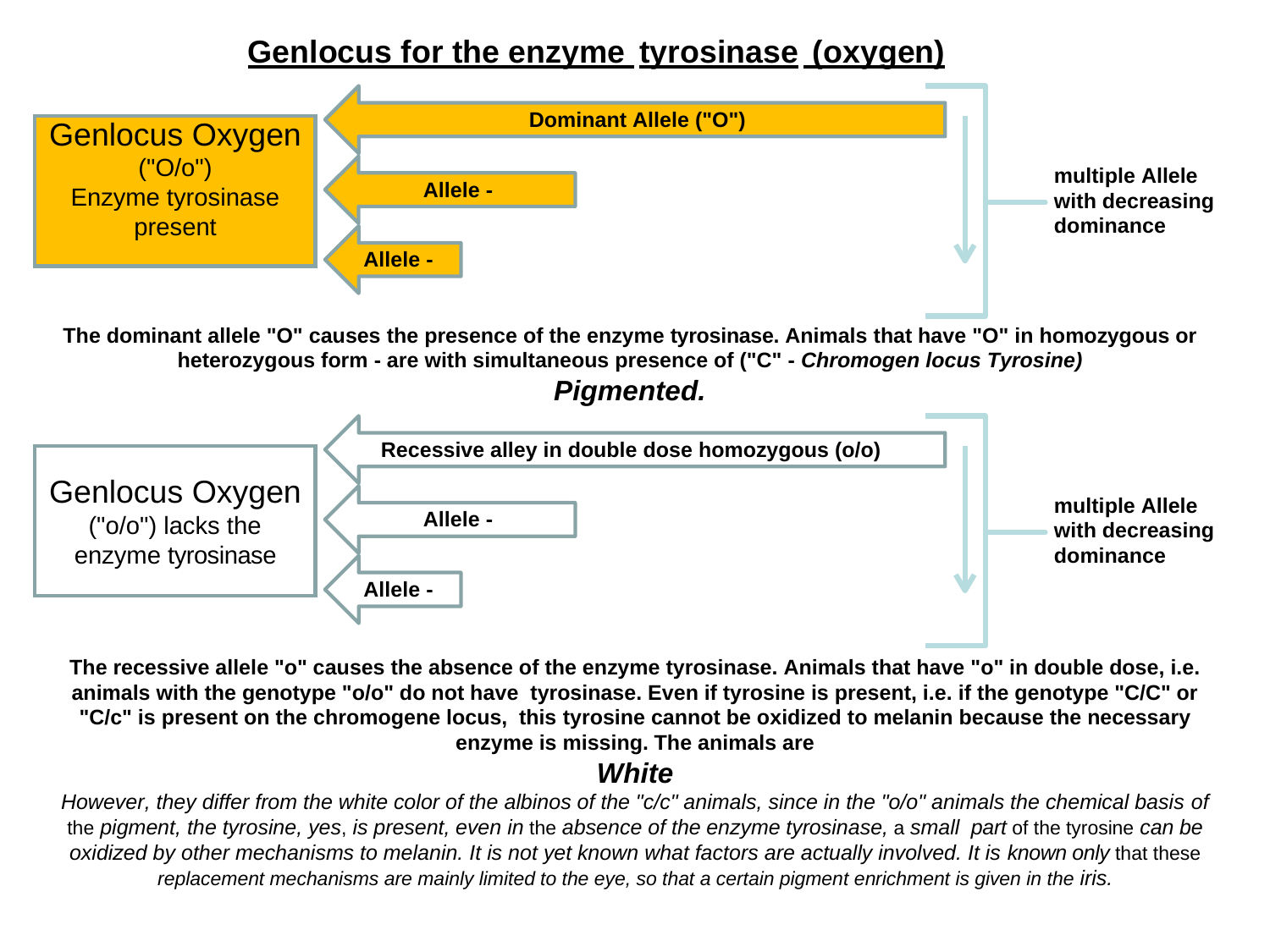#### **Difference - Effects:**

*Albino:* **Animals with the genotype "c/c" are extremely sensitive to lightdue to the absence of pigment. Neither skin nor hair show pigmentation, even the iris of the eye is unpigmented, so that the strongly bloodied eye background can shine through, whereby these animals have the** *red eyes* **typical of the albino. In addition, albinos show a very reduced resistance to infections and other unfavourable environmental influences, so that their life expectancy is reduced.**

*White* **animals with the genotype "o/o" therefore have not, like the real albinos, red eyes, but by the presence of a small amount of melanin blue** *eyes.* **This form of pigment deficiency is also associated with negative effects on animal health. White animals with blue eyes often show a pronounced inner ear numbness, sometimes also disorders in the area of the central nervous system.**

**The third possibility of** *whitening* **is based on a simply dominant gene, the so-called prevention factor. This factor prevents the accumulation of pigment in the hair, while skin, nose and eyes show complete pigmentation.**

**Another possibility of** *whitening* **arises from a homozygous recessive genotype in that genlocus which is responsible for checking, i.e. for the distribution of pigmented and unpigmented hair across the body. The checklocus includes a variety of alleles that require white badges to varying degrees. The dominant allele on this checking locus causes badgeless coloration in the base color given by the genotype to the corresponding other genloci. The other alleles in decreasing dominance determine an extended white check, wherein both in the extent and in the form of the white badges there is an enormous variance, which is possibly also determined by modifying additional gene locations.**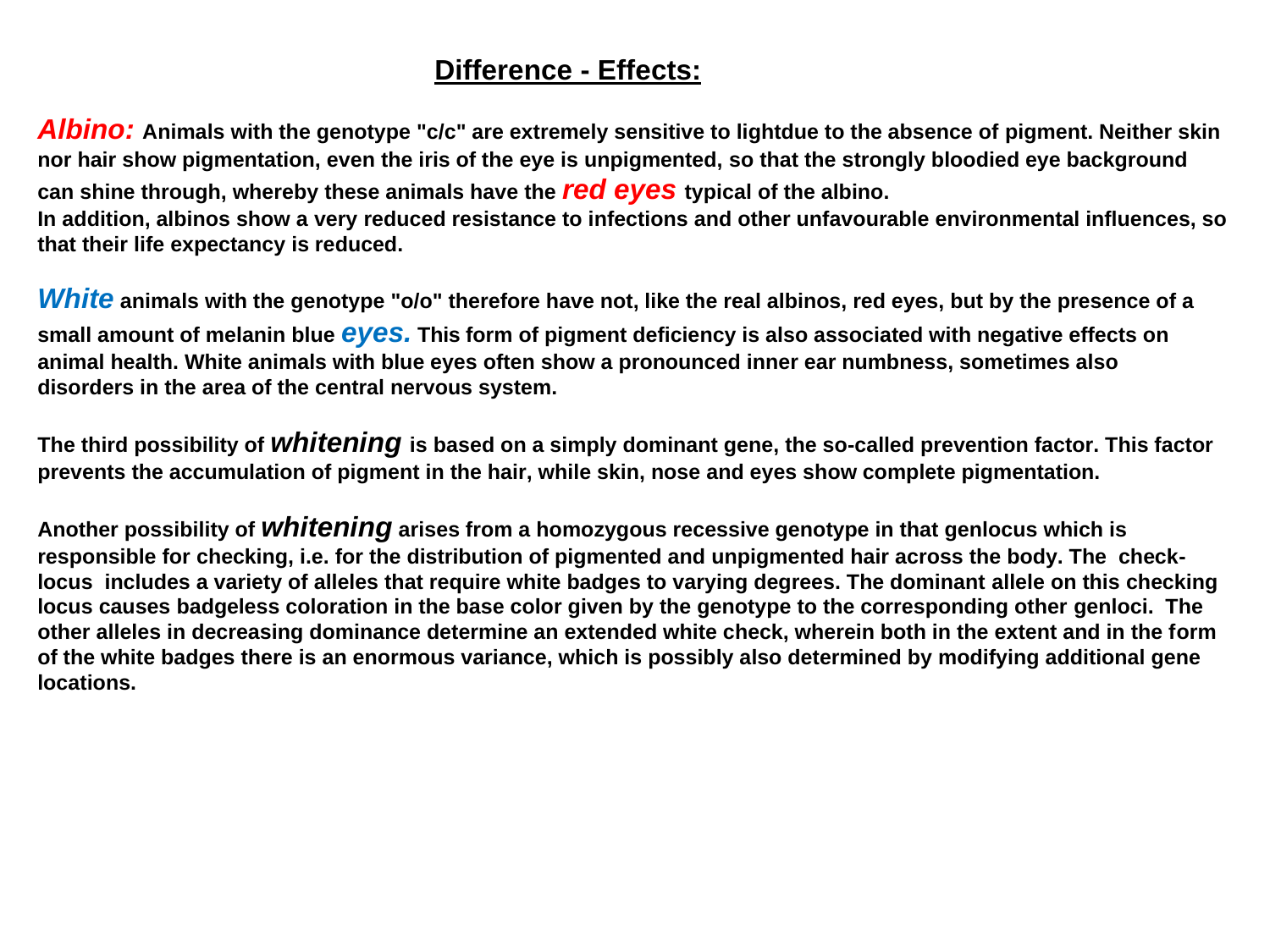#### Mechanisms for different pigmentation

*We got to know the two Genloci, which are responsible for making coloring possible at all.*



*These two forms of melanin result from* different levels of *oxidation* from the *same compound. The color of the pigment is* controlled by a *genlocus called Black ("B").*

*The dominant alley* is responsible *for black pigment color, the recessive for brown and red.*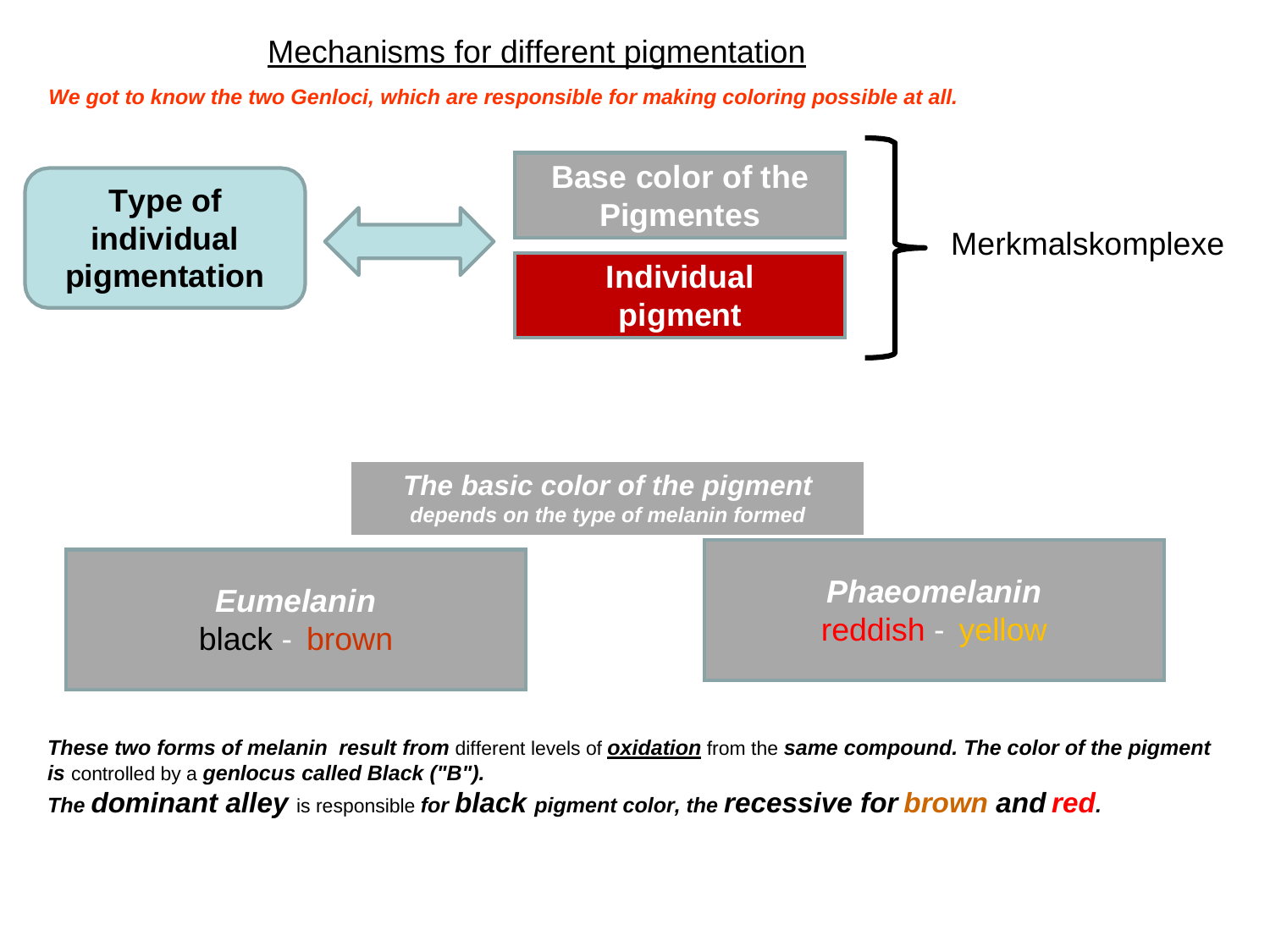#### **First feature complex - Genlocus Black ("B")**



**Although only 2 alleles are described on this genelocus, it can be assumed that either the B-Locus itself comprises several (multiple) alleles, or that epistatic (Genlocis suppress the other genlocis) acting gene places modify the pigment color.**

**With only 2 alleles, the variety of possible pigment colors (regardless of the dilution colors) that lie between black and yellow can hardly be explained. Whether these intermediate colours (tan colours, red, brown) are produced by a different mixing ratio of eumelanin and phaeomelin or other intermediates in melanin synthesis is not yet clear.**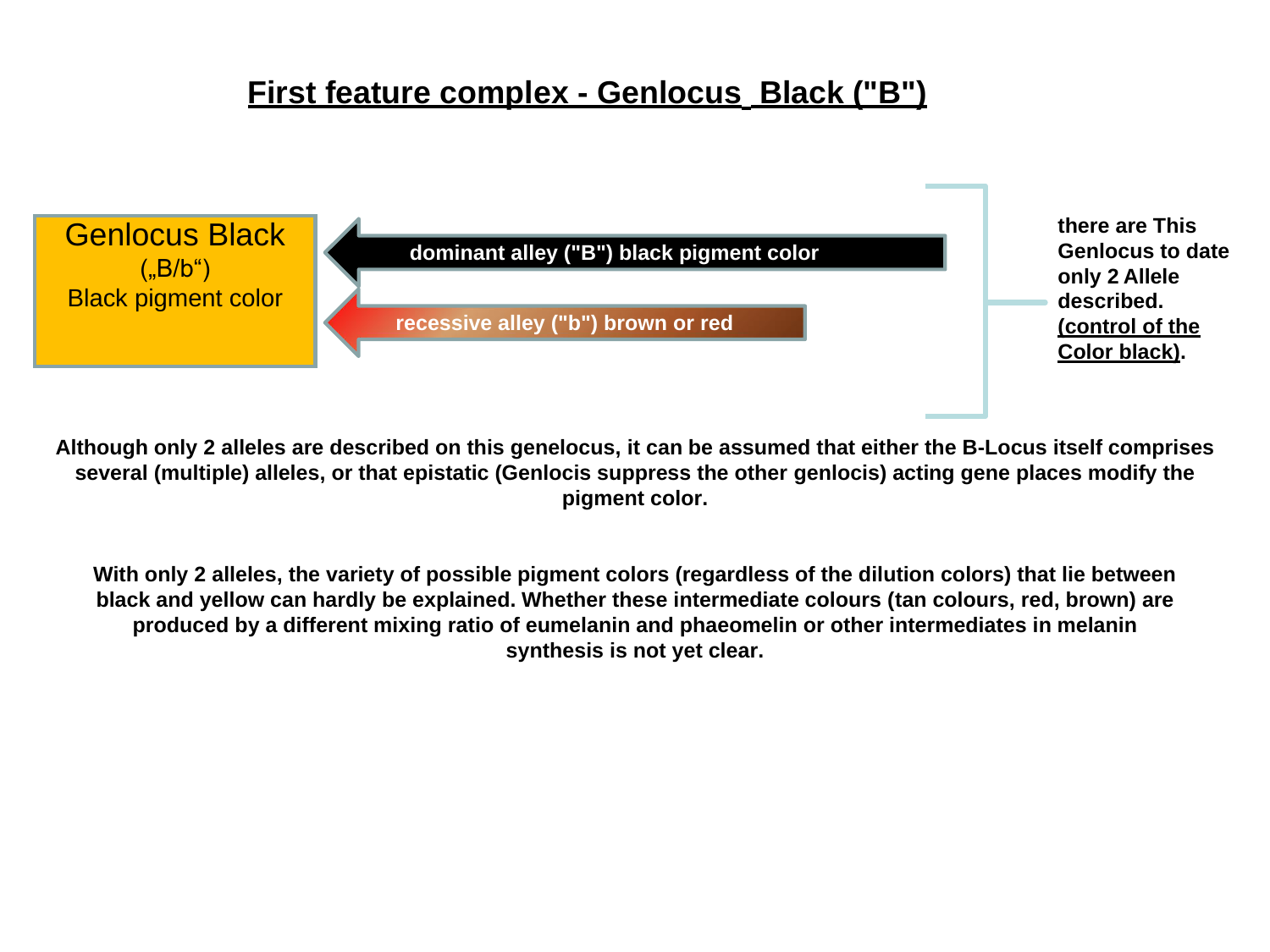## **Second characteristic complex (gene locations for the distribution of pigment)**

**Here, too, a distinction is made between two forms of distribution: on the one hand, the pigment distribution in the individual hair can vary, on the other hand, the pigment distribution on the body surface of the animal. These two forms of distribution are often fluid and are neither phenotypically nor genetically clear to separate from each other.**

## **1. Pigment Distribution in Individual Hair - Verdünnerlocus Dilution-locus ("D")**



*This pigment dilution first turns black into "blue", with further dilution "grey" and finally "Silver", brown becomes "Liver*" by pigment dilution *(chocolate brown, red or yellow becomes "apricot").*

**It is difficult to estimate how many alleles are actually present on this genelocus; the transitions are fluid, since in principle a stepless variation of the pigment concentration is possible.**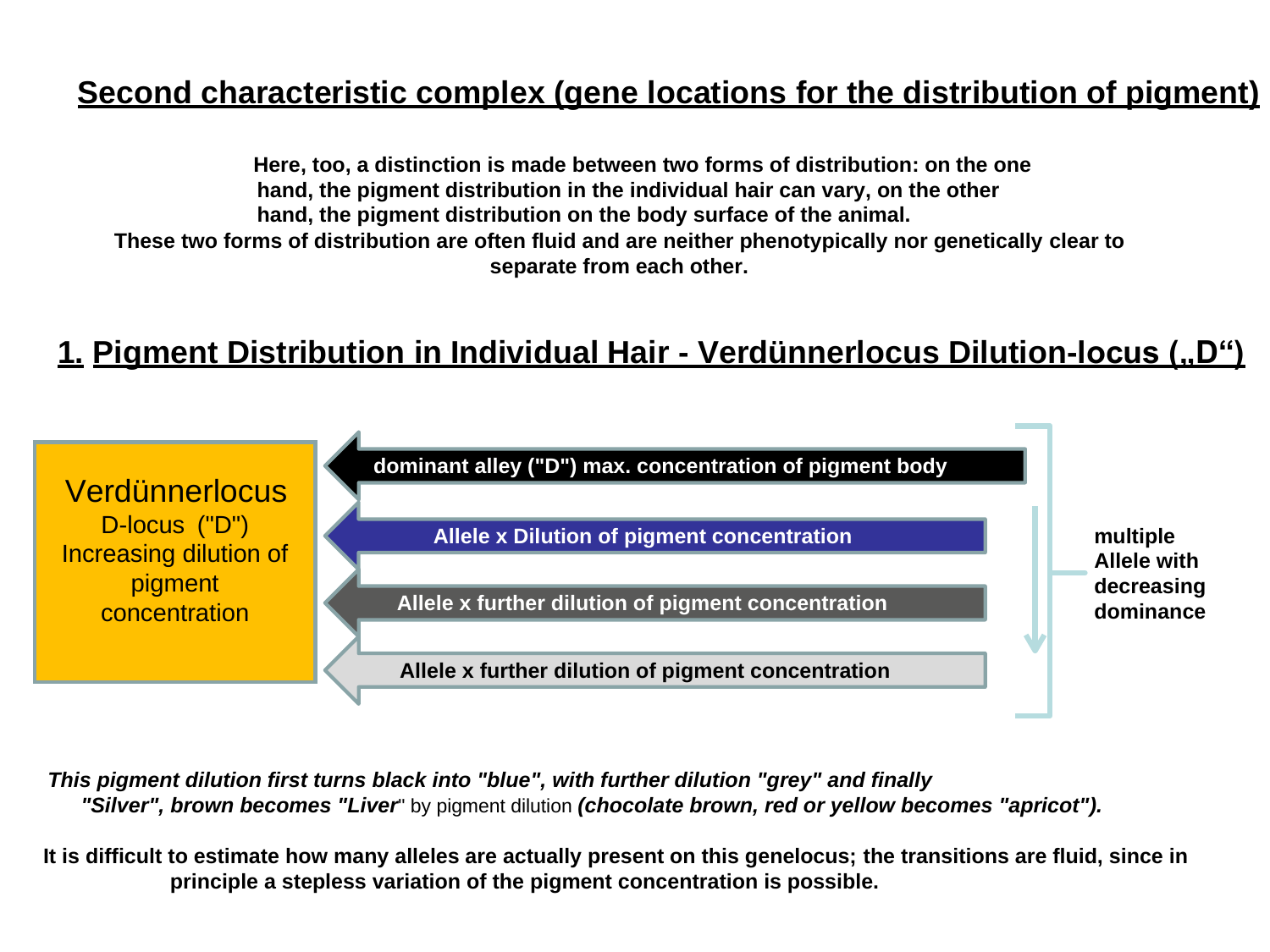#### **2. Pigment distribution in single hair - Distribution of pigment Aguti-Locus**

**The second gene location that influences the distribution of pigment in the individual hair is the so-called Aguti locus Locus.**

**The name Aguti refers to an allele of this gene-local, which determinates after a wild nag determinant of aguti coloration. This aguti color corresponds to the camouflage color observed in most wild animals. In northern regions which are snow-covered for most of the year - the white color. In our regions, the colours black-brown-yellow are adapted to the seasonal change.**

*The classical Aguti gene causes a black-yellow banding of the single hair, which is caused by alternating storage of eumelanin (black) and phaeomelanin (yellow).* 

**The type of banding can vary, so that obviously not only one, but several Aguti genes exist with different expression.**



The Aguti gene appears to have been mutated, the product of which is dominant compared to the original gene

*The fact that the gene that allows the complete black coloration of the hair is dominant on the Aguti locus is also to be regarded as an interesting aspect of domestication coloration.*

**Normally, the wild color is considered as the starting color, from which the color variants of the pets have arisen by mutation and subsequent breeding processing/ preference of the mutants.**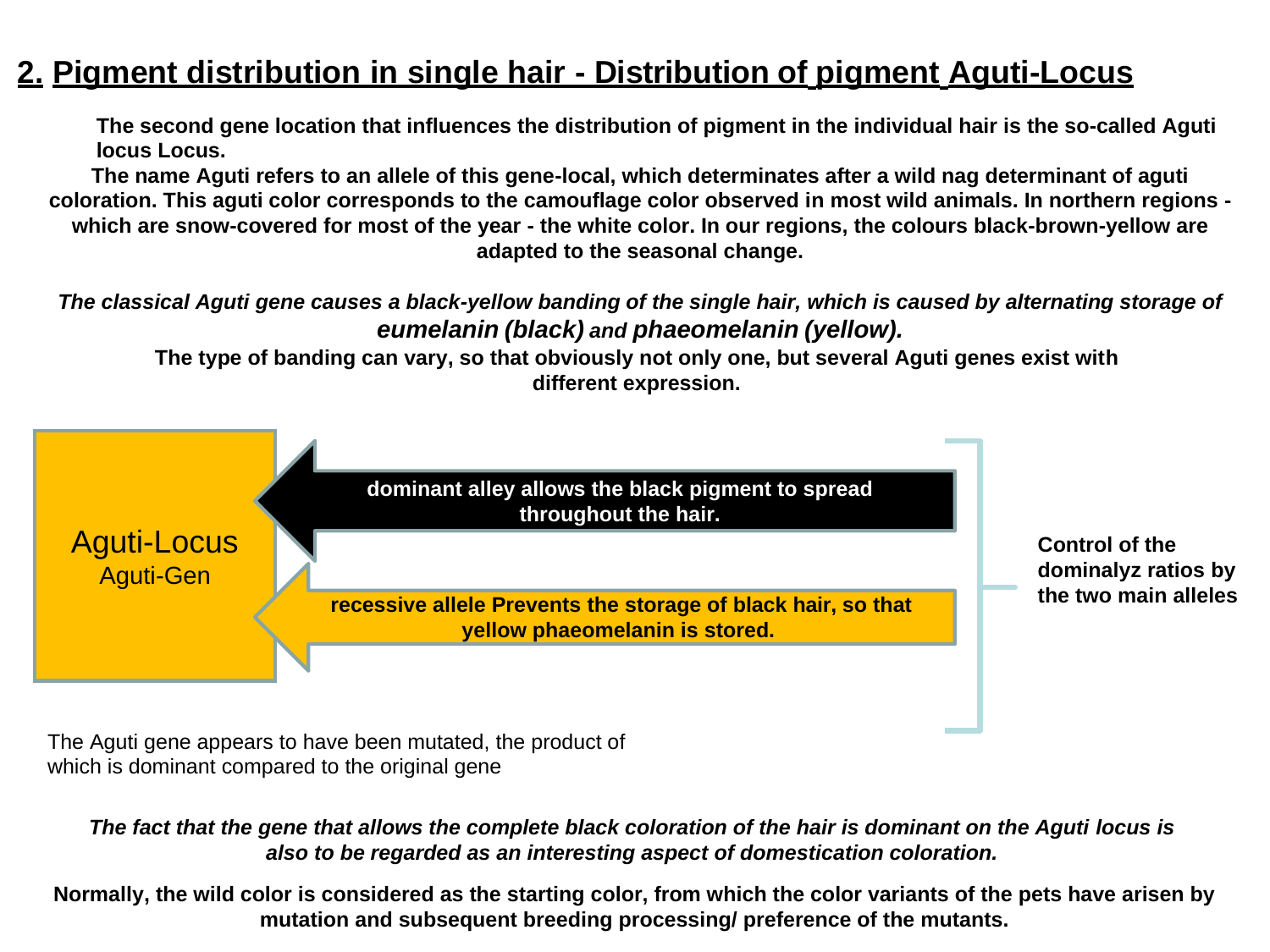#### **More alleles at the Aguti-Locus (Two-tone locus)**

**According to Little, the Aguti Locus has other alleles, such as an allele, which requires the formation of a black saddle with otherwise yellow colour, or an allele that colours the black-and-tan, - d. i. pronounced black coloration with restricted yellow areas in the area of the head and extremities - caused.**

*According to the latest scientific studies, however, the latter alleles (black saddle and black-and-tan coloring)* are to be assigned to a separate gene *locus,* which is called *zweifarbikeitslocus* (two-tone locus).



The color of the single hair seems to be darker and darker towards the back, which is mainly due to the fact that the balance between black and lighter bands is shifted more and more in favor of the black hair rings.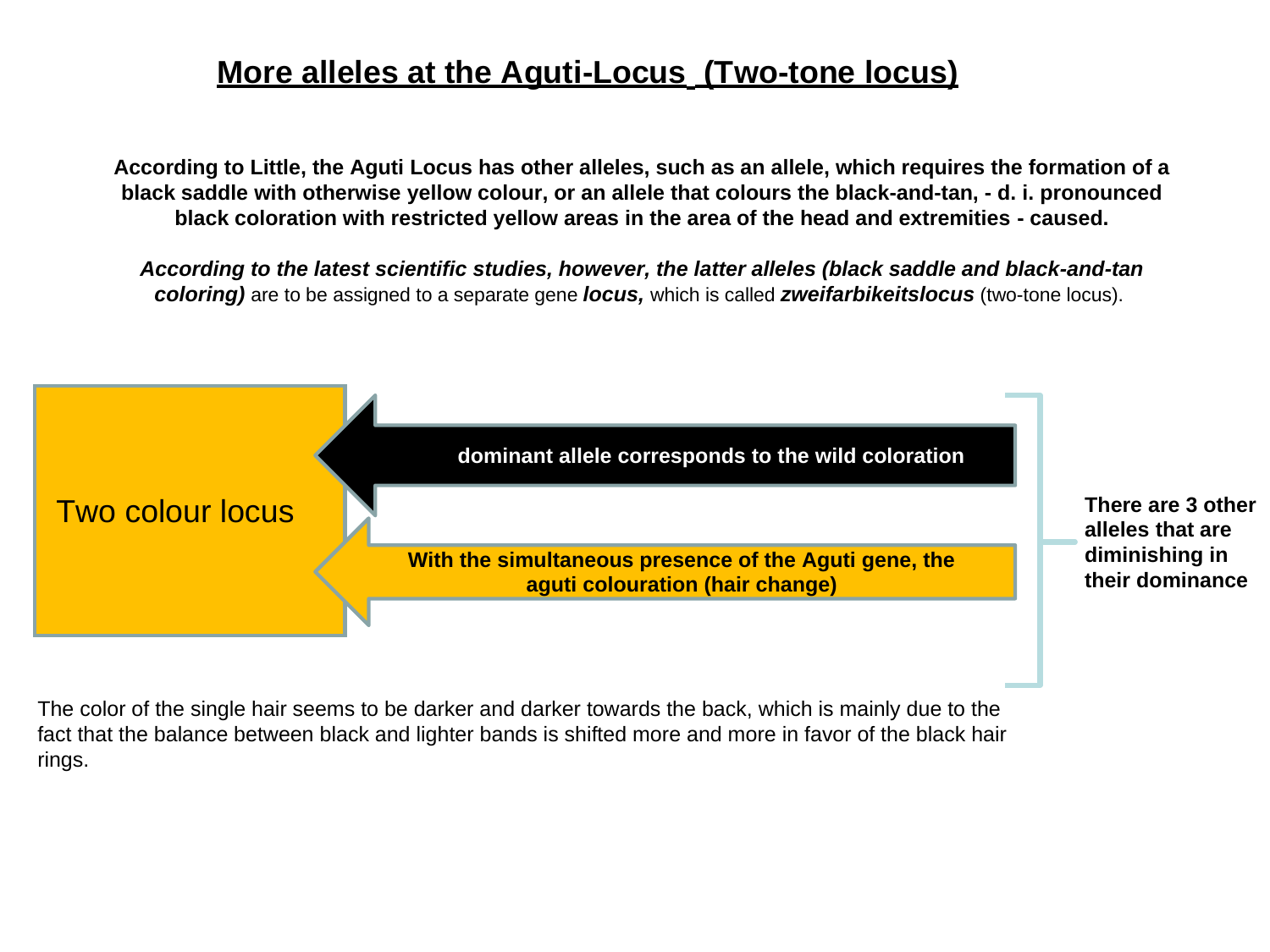**The three other alleles on the two-farbikeitslocus (colour locus) with decreasing dominance**



**The presence of this recessive black allele is disputed by many authors. In fact, it seems rare. The black color of the German Shepherd is probably due to this recessive black alley.**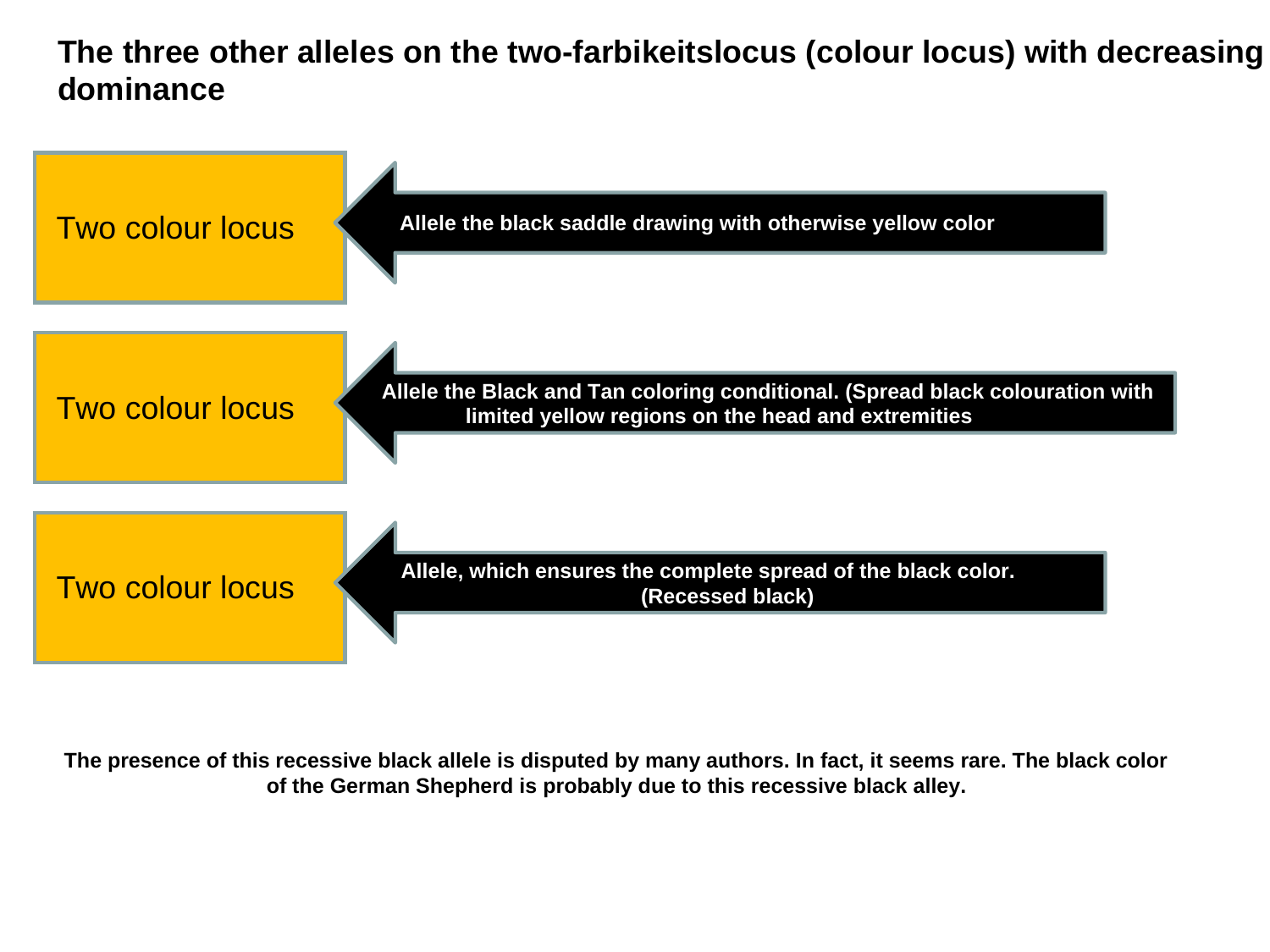#### **The extension locus (Extensionslocus) for black colour**



**The Extensionslocus is the gene locus that determined the distribution of black and yellow pigment. This gene locus influences the expansion of the black pigment over the body surface. The dominant alley on this genelocus allows a complete spread of the black pigment. Animals that carry this alley in homozygous or heterozygous form are monochrome black.**

**The recessive alleles at this gene site more or less severely restrict the spread of black paint over the body surface.**

**Another recessive allele, called a black mask factor, is responsible for the formation of a black mask with otherwise yellow or reddish coloration. The black mask factor is recessive compared to the black expansion factor and dominant against an allele, which allows the expansion of the black pigment in the hair dress at all and thus causes monochrome yellow color in black nose and dark eyes.**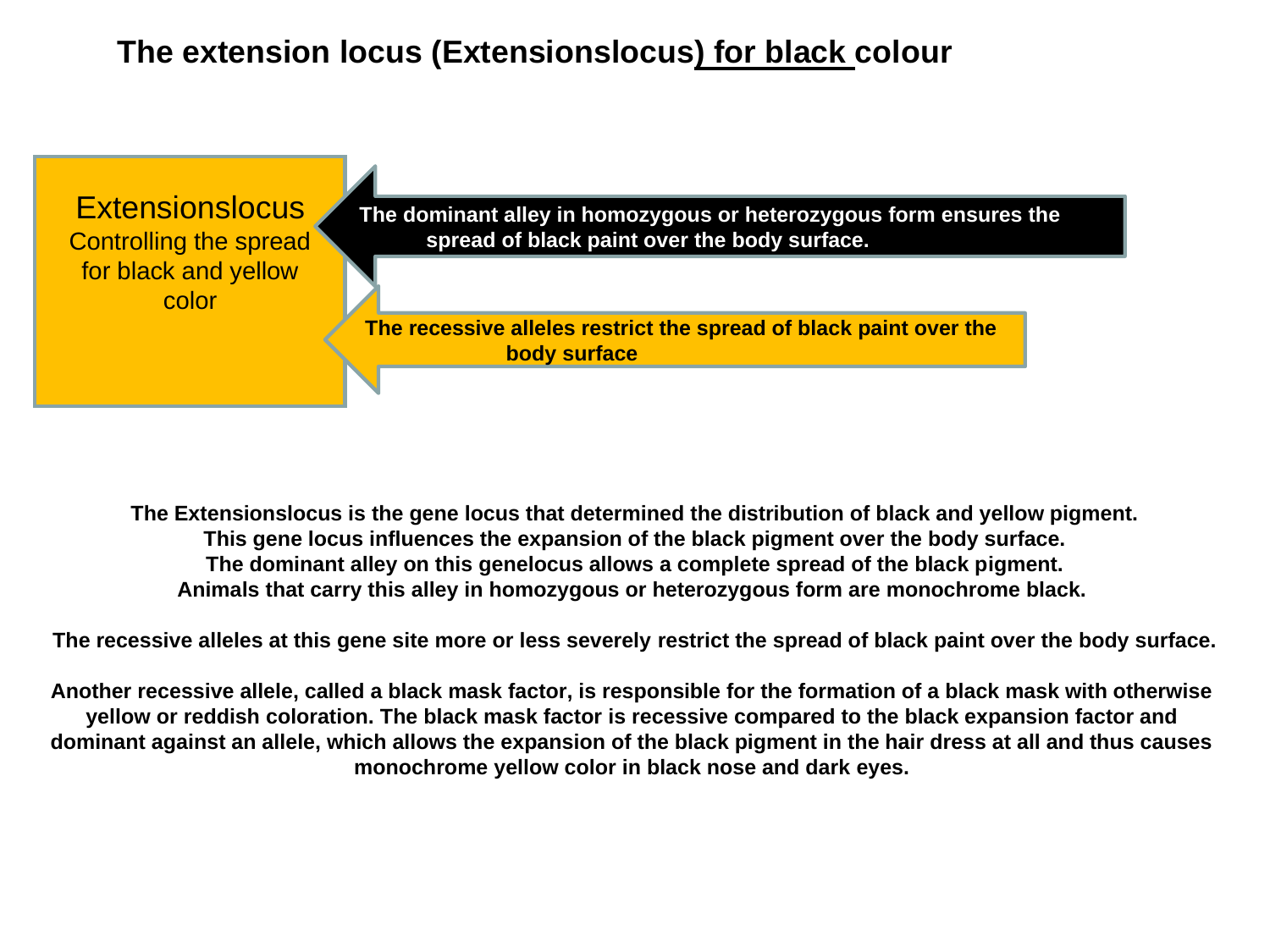# **Summary of the black-yellow distribution (Aguti-Locus)**

## *Aguti-Locus:*

- **Dominant alley: allows the spread of the black pigment throughout the single hair**
- **Aguti Allele: conditional restriction of the spread of the black pigment – thus black-yellow or black-grey ringing** of **the** single **hair.**
- **Recessive allele: does not allow** the **spread of black pigment in** single **hair – thus monochrome yellow hair**

#### *Zweifarbikeitslocus:*

- **Dominant allele: Black-yellow (or black-grey) Grau)- distribution according to the wild coloration (different hair banding in different** body **regions).**
- **Factor of black saddle**
- **Factor of Black and Tan coloring conditional**
- **Recessive alley: conditionally monochrome black drawing**

#### *Ausdehnungslocus (Expansionlocus):*

- **Dominant alley: causes the expansion of the black pigment over the whole body, thereby monochrome black drawing.**
- **Current sestation factor (Brindle factor**): **conditional current.**
- **Black mask factor: conditional black mask with otherwise yellow coloration**
- **Recessive allele: conditionally monochrome yellow drawing with black nose and dark eyes.**

*According to this different determination of monochrome black, black can occur either as a dominant or as a recessive property.*

**For example, black of the shepherd's dog is to be regarded as recessive black (as homozygous appearance of the recessive allele on the two-coloured locus).**